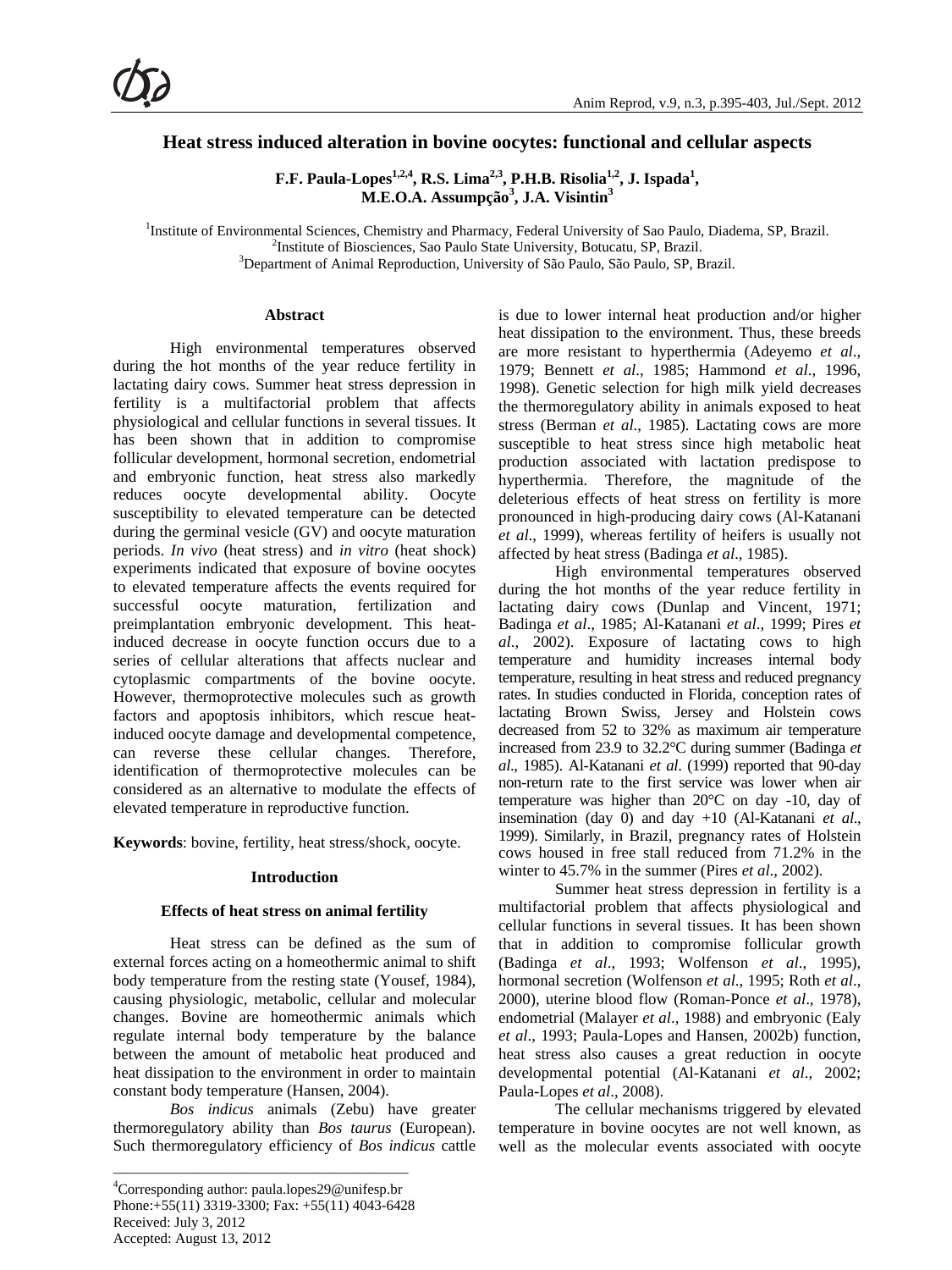death or survival in response to stress. This review aims to characterize the effects of elevated temperature in bovine oocytes, especially the cellular changes triggered in response to stress. The terminology heat stress and heat shock will be used to describe increased *in vivo* and *in vitro* temperatures, respectively.

## **Effects of elevated temperature on oocyte function and developmental competence**

## *In vivo studies*

Bovine oocyte function is highly compromised in heat stressed animals (Rocha *et al*., 1998; Al-Katanani *et al*., 2002; Gendelman *et al*., 2010). Susceptibility of bovine oocytes to elevated temperature can be detected at the germinal vesicle (GV)-stage and during oocyte maturation (Fig. 1). Exposure of Holstein cows to heat stress reduced GV oocyte developmental competence as indicated by a reduction in subsequent embryonic development (Rocha *et al*., 1998; Al-Katanani *et al*., 2002). A pioneering study conducted by Putney *et al*. (1989) demonstrated that exposure of Holstein heifers to environmental chamber heat stress of 42°C for 10 h during oocyte maturation decreased the number of normal embryos as compared to control (24ºC; Putney *et al*., 1989).



Figure 1. Representative images illustrating bovine GV (A) and MII (B) oocytes stained with Hoechst 33342. Arrows indicate the DNA and asterisk the polar body.

The deleterious effect of heat stress on oocyte function has been well characterized in seasonal studies. Rocha *et al*. (1998) conducted experiments in which *Bos taurus* (Holstein) and *Bos indicus* (Brahman) oocytes collected during hot and cold season were subjected to *in vitro* maturation and fertilization. The percentage of oocytes classified as normal, fertilized and that reached the 8-cell stage was reduced for *Bos taurus* oocytes collected in the hot season as compared to the cold season. Moreover, no embryos reached morula or blastocyst stages. In contrast, developmental potential of *Bos indicus* oocytes was not affected by season (Rocha *et al*., 1998). Similarly, summer seasonal conditions reduced oocyte developmental competence in heifers, repeat-breeder and peak lactation Holstein cows. Such negative effect was more pronounced in repeat-breeder cows (Ferreira *et al*., 2011).

Exposure of dairy cows to summer heat stress

reduced conception rates from the summer to early autumn (Badinga *et al*., 1985), suggesting a delayed effect of heat stress on reproductive function. Heat stress caused a seasonal reduction in oocyte competence, which was recovered 2-3 estrous cycles after the end of summer (Roth *et al*., 2001). These findings indicated that heat stress damaged the pool of follicles and oocytes that began their growth during the warm period.

Roth *et al*. (2001) conducted a study to characterize the delayed effect of heat stress and the rescue of oocyte quality by removal of summer damaged follicles. Holstein cows exposed to summer heat stress were subjected to follicular aspiration (OPU) on day 4 of the cycle (control group) or days 4, 7, 11 and 15 of the cycle (treated group) during four estrous cycles in the autumn cooler months. Cleavage and blastocyst rates did not differ between groups for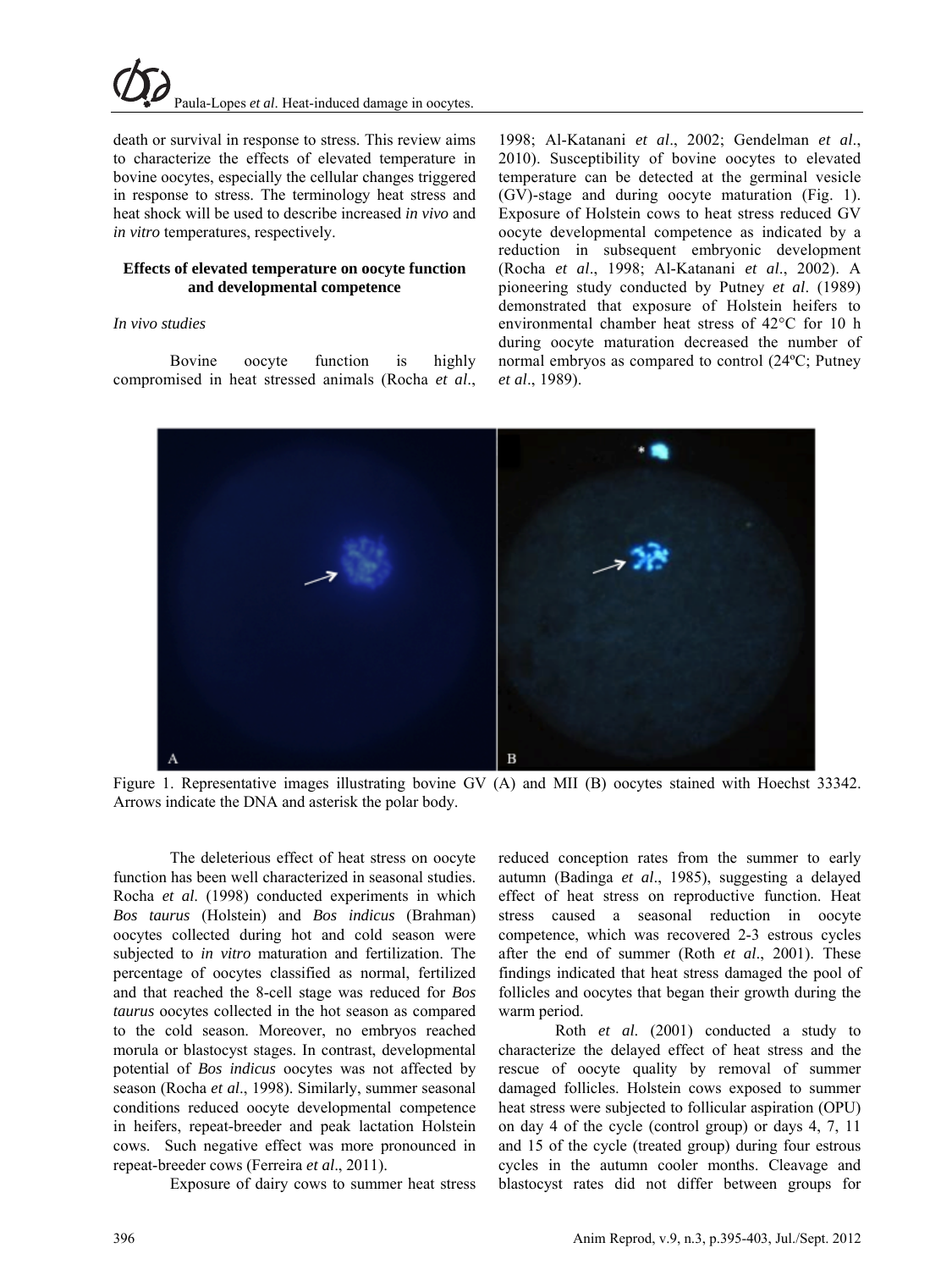oocytes collected during the first two estrous cycles. However, cleavage rate and preimplantation embryonic development increased in cycles 3 and 4 of the treated group as compared to control (Roth *et al*., 2001).

Immediate and delayed effects of severe heat stress (environmental chamber: 38°C and 80% relative humidity (RH) during the day and 30ºC and 80% RH during the night) were also evaluated in *Bos indicus* animals (Gir; Torres-Júnior *et al.*, 2008). Heat stress caused no immediate effects on reproductive function. However, there was a decrease in the proportion of embryos that reached blastocyst and expanded blastocyst stages for oocytes collected after the stress period (Torres-Júnior *et al*., 2008). Although *Bos indicus* breeds are known to be heat tolerant this study indicated that severe heat stress could also damage oocytes. Moreover, it is possible that preantral follicleenclosed oocytes are more susceptible to heat stress than antral follicle oocytes.

## *In vitro studies*

The direct effect of elevated temperature on GV and matured oocyte has been demonstrated in experiments conducted *in vitro*.

GV-stage oocytes reside in the antral follicle environment for 42 days (Lussier *et al*., 1974) and during this period may be exposed to daily body temperature fluctuations above 40-41°C (Putney *et al.*, 1989; Ealy *et al*., 1993; Wolfenson *et al*., 1993; Rivera and Hansen, 2001) compromising oocyte function prior to maturation.

Development of *in vitro* models to study direct temperature effects on GV oocytes is challenging since removal of the oocyte from antral follicle induces spontaneous meiotic progression to metaphase II (MII) stage (Pincus and Enzmann, 1935). One approach in order to by pass this problem would be to use pharmacological tools such as meiotic inhibitors. Payton *et al*. (2004) evaluated the direct effects of elevated temperature on GV oocytes cultured in the presence of the meiotic inhibitor  $p34^{cdc2}/c$ yclin dependent kinase (roscovitine-50 µm). Heat shock at 41°C for 6 and 12 h reduced embryonic development to the 8-16 cell stage and blastocyst stage, respectively (Payton *et al*., 2004). Similarly, culture of bovine oocytes in meiotic inhibition medium at 41°C for 14 h did not affect cleavage rate but reduced embryonic development to the blastocyst stage on days 8 and 9 after fertilization (Lima, 2012).

The intensity of stress can be considered as a

function of temperature and exposure time. Exposure of bovine oocytes to severe (42-44°C; not physiologically relevant temperature; Edwards and Hansen, 1996; Roth and Hansen, 2004b; Paula-Lopes *et al*., 2008) or moderate (40-41°C) temperatures (Edwards and Hansen, 1996; Roth and Hansen, 2004a; Paula-Lopes *et al*., 2008) during the first 12 h of IVM (0-12 h IVM) blocked or reduced preimplantation embryonic development, respectively. Moderate heat shock (40- 41°C) for 0-12 h during IVM reduced the proportion of day 3 cleaved embryos and day 8 blastocyst (Roth and Hansen, 2004a; Paula-Lopes *et al*., 2008). Moderate heat shock (40.5°C and 41.5°C) for a short period of time (30 and 60 min) during oocyte maturation did not affect development to the blastocyst stage (Ju *et al*., 1999). However, exposure of oocytes to severe heat shock of 43°C for short periods of 45 and 60 min during IVM reduced blastocyst and expanded blastocyst rates (Ju *et al*., 1999).

# *Cellular alterations induced by elevated temperature in bovine oocytes*

The mechanisms by which elevated temperature affects oocyte physiology are not completely understood. However, it has been shown that depending upon stress intensity, elevated temperature can cause reversible or irreversible cellular damage in different cell structures and organelles (Ju *et al*., 2005; Roth and Hansen, 2005). Such effects can trigger adaptive and/or cellular death response (Paula-Lopes and Hansen, 2002a). Considering that apoptosis is the major process responsible for the reduction in oocyte number on mammalian reproductive female lifetime (Morita and Tilly, 1999; Tilly, 2001) is possible that this form of cell death has an essential role in oocytes exposed to stress conditions.

Heat-induced cellular damage in bovine oocytes can be observed in biological membranes as well as cytoplasmic and nuclear compartments (Table 1). However, there is evidence that oocyte cytoplasm is more susceptible to the adverse effects of elevated temperature than the nucleus (Shen *et al*., 2010). Nuclear transfer studies in *Bos indicus* and *Bos taurus*  oocytes indicated that exposure of donor cell nucleus to heat shock did not affect embryonic development in both *Bos indicus* and *Bos taurus* oocytes. However, exposure of receptor ooplasm to heat shock decreased developmental competence of *Bos taurus* oocytes (Shen *et al*., 2010).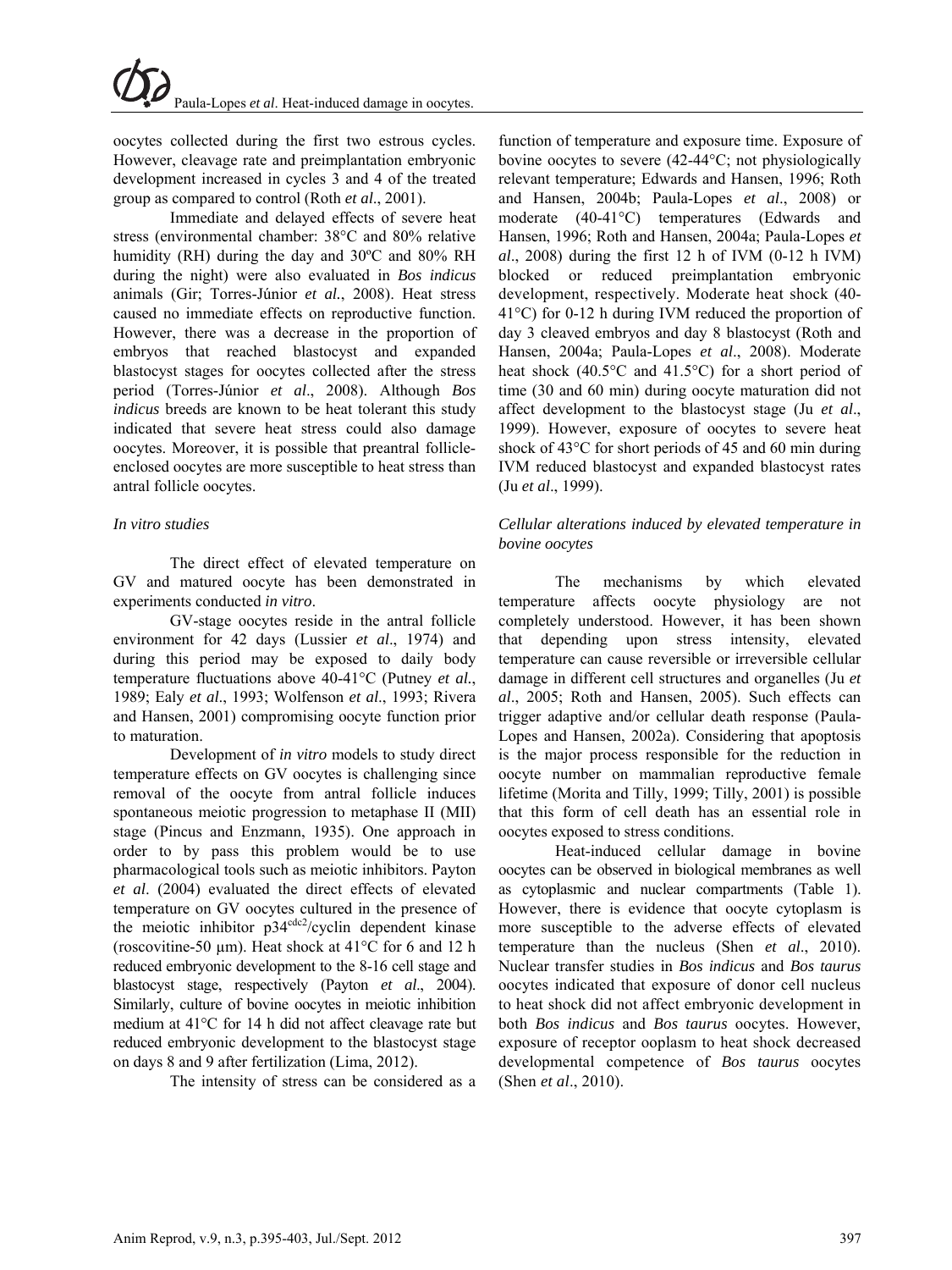| Cellular       | Structure                   | Alterations                                            | References                                                                                     |                                                                                                                              |
|----------------|-----------------------------|--------------------------------------------------------|------------------------------------------------------------------------------------------------|------------------------------------------------------------------------------------------------------------------------------|
| compartment    |                             | GV-stage oocytes                                       | Maturing oocytes                                                                               |                                                                                                                              |
| Cytoplasm      | Actin<br>filaments          |                                                        | Reduction in peri-cellular<br>and trans-zonal actin<br>polymerization.                         | (Ju and Tseng, 2004;<br>Tseng et al., 2004;<br>Roth and Hansen,<br>$2005$ ).                                                 |
|                | Microtubules                |                                                        | Microtubule<br>disorganization.                                                                | (Ju and Tseng, 2004;<br>Tseng et al., 2004; Ju<br>et al., 2005; Roth and<br>Hansen, 2005).                                   |
|                | Cortical<br>granules $(CG)$ | Increased CG<br>translocation to oolemma.              | Increased CG translocation<br>to oolemma.                                                      | (Payton et al., 2004;<br>Edwards et al., 2005).                                                                              |
|                | Mitochondria                | Reduction in<br>mitochondrial activity.                | Reduction in mitochondrial<br>activity.                                                        | (Ispada et al., 2011;<br>Lima, 2012).                                                                                        |
|                | Proteins                    | Reduction in total protein<br>synthesis.               | Reduction in total protein<br>synthesis.                                                       | (Curci et al., 1987;<br>Edwards and Hansen,                                                                                  |
|                |                             | Group II caspase activity<br>was not affected.         | Increased group II caspase<br>activity.                                                        | 1996; Edwards and<br>Hansen, 1997).                                                                                          |
| <b>Nucleus</b> | Meiotic<br>spindle          | Reduction<br>in<br>meiotic<br>maturation (MII stage).  | Reduction in meiotic<br>maturation (MII stage).<br>Reduction in meiotic<br>spindle size.       | (Roth and Hansen,<br>2004a; Lima, 2012).<br>(Payton et al., 2004;<br>Roth and Hansen,<br>2005; Paula-Lopes et<br>al., 2008). |
|                | <b>DNA</b>                  | Increased DNA-<br>fragmentation (TUNEL-<br>positive).  | Increased DNA-<br>fragmentation (TUNEL-<br>positive).                                          | (Ju et al., 2005).<br>(Roth and Hansen,<br>2004a; Ispada et al.,<br>2010; Lima, 2012).                                       |
|                | <b>RNA</b>                  | Amount of total RNA was<br>not affected.               | Amount of poly (A) RNA<br>was not affected.                                                    | (Payton et al., 2011;<br>Gendelman and Roth,<br>2012).                                                                       |
| Membrane       | Lipids                      | Increased saturated fatty -------------------<br>acid. |                                                                                                | (Zeron et al., 2001).                                                                                                        |
|                |                             | -------------------                                    | Phosphatidylserine<br>translocation to outer<br>leaflet of the plasma<br>membrane (Annexin-V). | (Kalo and Roth,<br>2011).                                                                                                    |

|  |  |  |  | Table 1. Cellular alterations induced by elevated temperature in GV-stage and maturing oocytes. |  |
|--|--|--|--|-------------------------------------------------------------------------------------------------|--|
|  |  |  |  |                                                                                                 |  |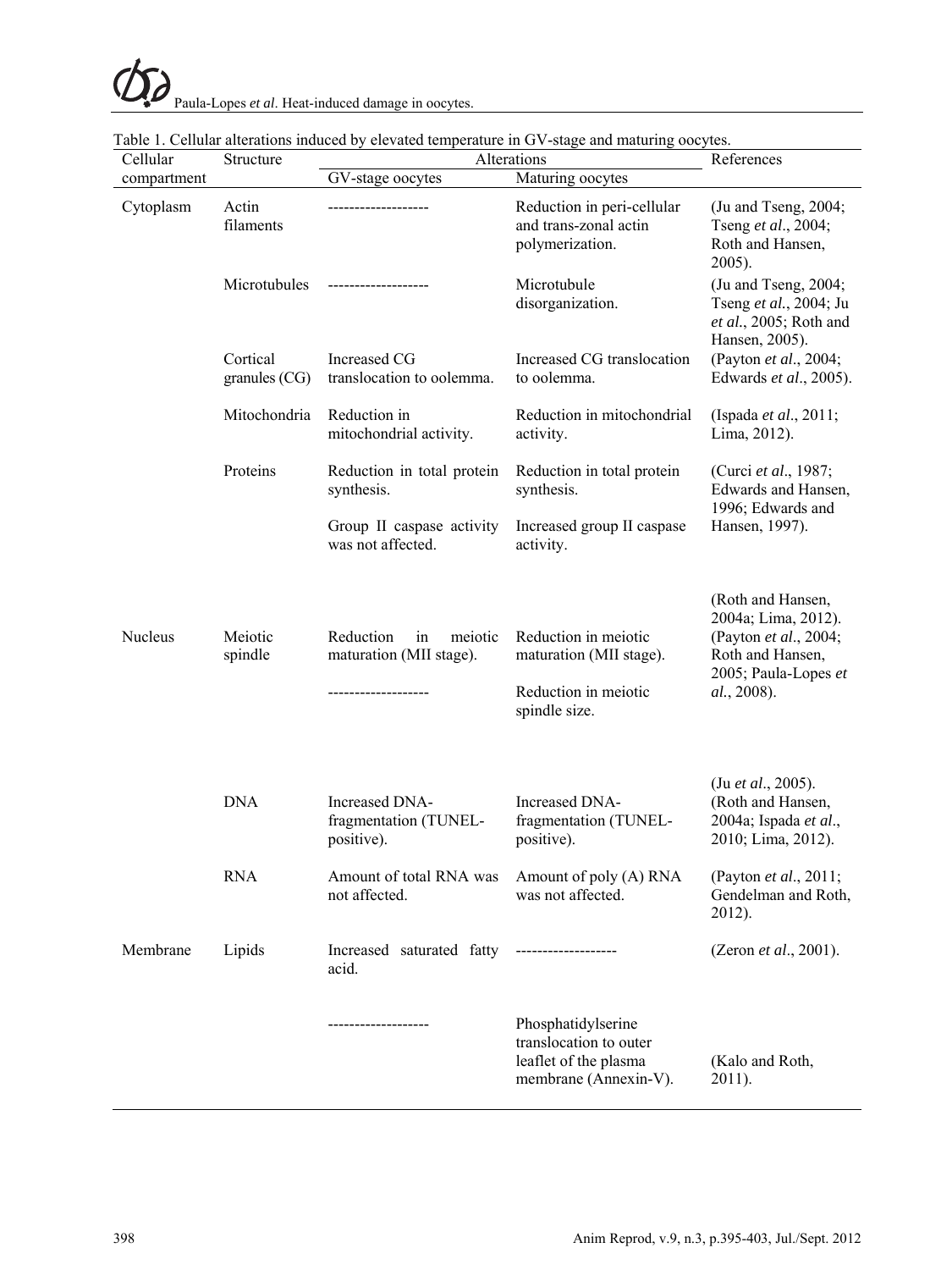# *Cytoplasmic alterations*

Cytoskeletal alterations are among the heatinduced cytoplasmic changes that occur in bovine oocytes. Elevated temperature affects microtubules and microfilaments organization (Ju and Tseng, 2004; Tseng *et al*., 2004; Ju *et al*., 2005; Roth and Hansen, 2005). These alterations compromise the transport and distribution of cytoplasmic organelles as well as chromosomes separation during fertilization and cleavage (Tseng *et al*., 2004; Ju *et al*., 2005).

The pericellular actin ring and trans-zonal actin processes were decreased in oocytes matured at 41 (Roth and Hansen, 2005) and 41.5°C (Tseng *et al*., 2004). Actin microfilaments are responsible for cortical granule translocation to the cortical region of the oocyte during maturation (Wessel *et al*., 2002). While GV oocytes show cortical granules aggregates (type I), GV breakdown promotes cortical granules dispersion and translocation to the oolemma (type III). Exposure of GV (Payton *et al*., 2004) and maturing (Edwards *et al*., 2005) oocytes to 41°C increased the proportion of oocytes that had type III cortical granules distribution, suggesting that heat shock hastened cytoplasmic maturation kinetics and induced oocyte aging. In contrast, the percentage of mice oocytes carrying incomplete cortical granules migration during IVM was higher in oocytes matured at 40°C as compared to 37°C (Wang *et al*., 2009).

High temperature affects the organized  $\alpha\beta$ tubulin heterodimer structure. Exposure of oocytes to elevated temperature caused meiotic spindle disorganization so that metaphase I and II microtubules become deformed and chromosomes are unaligned (Tseng *et al*., 2004; Roth and Hansen, 2005). There was also a reduction in meiotic spindle size as the duration of the heat shock at 42°C increased from 1 to 4 h (Ju *et al*., 2005). Changes in size and morphology of the meiotic spindle indicated that heat shock affected microtubule polymerization and depolymerization. Such changes probably compromise chromosome separation during fertilization and subsequent embryonic division.

Microtubules disruption also affects cytoplasmic organelles transport such as oocyte mitochondrial distribution (Sun *et al*., 2001). Mitochondria are also targets to the deleterious effects induced by high temperature. Exposure of GV-stage (Lima, 2012) and maturing (Ispada *et al*., 2011) bovine oocytes to heat shock reduced oocyte mitochondrial activity. Similarly, exposure of high and low quality cumulus-oocyte complexes (COCs) to heat shock reduced cumulus cells mitochondrial membrane potential regardless of COCs quality (Paula-Lopes *et al*., 2010).

Changes on oocyte mitochondrial activity may be associated with activation of apoptotic cascade. It has been shown that exposure of oocytes to heat shock during IVM increased the proportion of oocytes with

high group II caspase (caspases 2, 3 and 7) enzyme activity (Roth and Hansen, 2004a), however such increase was not observed in GV-stage oocytes.

## *Nuclear alterations*

Depression of nuclear maturation is one of the changes caused by heat shock in bovine oocytes. Exposure of GV-stage (Payton *et al*., 2004) or maturing oocytes (Roth and Hansen, 2005; Paula-Lopes *et al*., 2008) to 41°C heat shock decreased the proportion of oocytes that reached MII stage following IVM. In these experiments, heat shock blocked meiotic progression by increasing the proportion of metaphase I (MI) oocytes. However, in one study, heat shock at 41°C accelerated nuclear maturation kinetics increasing the proportion of MII oocytes after 16-18 h of maturation (Edwards *et al*., 2005).

Another nuclear change observed in oocytes subjected to heat shock is the DNA fragmentation characteristic of apoptosis. Heat shock during the first 12-14 h IVM increased the proportion of TUNELpositive oocytes (Roth and Hansen, 2004a; Ispada *et al*., 2010).

Experiments conducted with crossbred *Bos indicus* oocytes indicated that moderate heat shock (41°C) during the first 12 h of IVM reduced oocyte developmental competence. Such heat shock reduced nuclear maturation, cleavage and blastocyst rates (Paula-Lopes *et al*., 2008). However, there was no heat shock effect on the proportion of oocytes in late apoptosis stages as determined by plasma membrane permeability alterations (carbocyanine nucleic acid staining; Paula-Lopes *et al*., 2008). Exposure of bovine oocytes to severe heat shock (44°C) for 12 h also reduced nuclear maturation similarly to the observed response to moderate heat shock. However, there was an increase in the proportion of oocytes positive for apoptosis and necrosis as well as blockage of cleavage and embryonic development to the blastocyst stage (Paula-Lopes *et al*., 2008) suggesting that severe heat shock fully impaired *Bos indicus* oocyte developmental competence.

## *Thermoprotective factors on bovine oocytes*

Heat stress in lactating dairy cows has great economic impact in warm climate dairy industry. However there are few strategies available to prevent this problem. Environmental modifications such as fans and sprinklers allow only a partial improvement in herd reproductive efficiency resulting in high costs to the dairy farm (Hansen *et al*., 1992; Hansen, 2004). Although such environmental changes reduce cow body temperature and increase milk yield, the effects on summer-related infertility are limited. Thus, development of alternatives to prevent the negative effects of heat stress on reproduction of dairy cows is of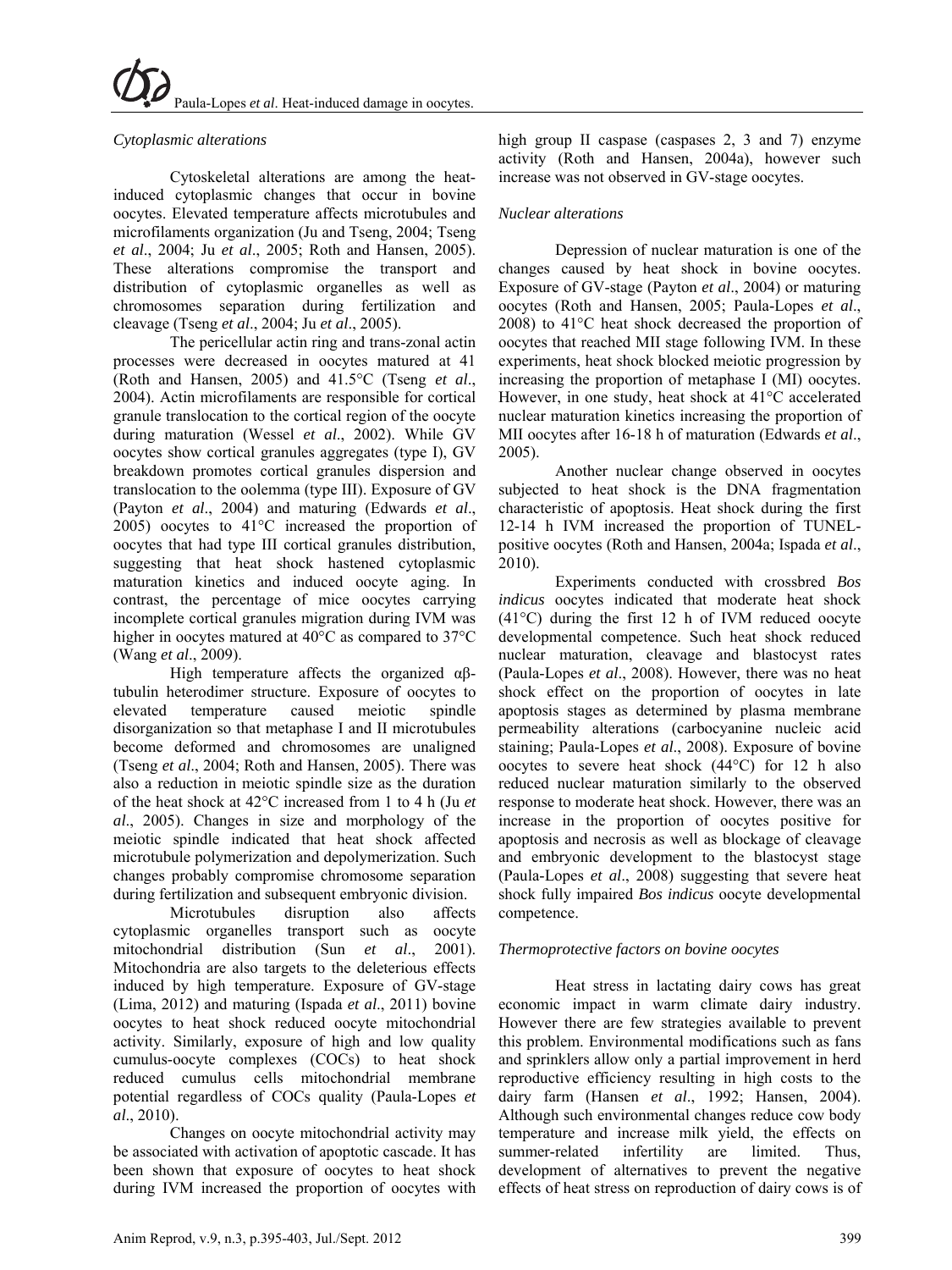major importance in hot climates.

Several approaches to mitigate the deleterious effects of heat stress in animal breeding have been previously described (Hansen *et al*., 1992, 2001; Hansen and Aréchiga, 1999). Thus, the focus of this topic is to present thermoprotective molecules that act by minimizing heat-induced cellular and functional damage in bovine oocytes.

The deleterious effects of heat shock in bovine oocytes may be regulated by growth factors such as insulin-like growth factor I (IGF-I). IGF-I exerts autocrine, paracrine and endocrine actions in cellular metabolism, proliferation, growth and differentiation (Voss and Rosenfeld, 1992; Baker *et al*., 1993; Yakar *et al*., 1999). It has been shown that exposure of dairy cows to heat stress decreased serum IGF-I levels leading to impairment of oocyte quality (De Rensis and Scaramuzzi, 2003).

Recent studies indicated that IGF-I plays a themoprotective role in GV-stage and maturing oocytes. Exposure of GV oocytes to heat shock at 41°C reduced mitochondrial activity, increased the percentage of apoptotic oocytes and reduced cleavage and blastocyst rates (Lima, 2012). However, addition of 12.5 ng/ml IGF-I reduced these deleterious effects of heat shock rescuing oocyte functions. Similarly, 100 ng/ml IGF-I during IVM reversed the detrimental effects of heat shock on oocyte mitochondrial activity and heatinduced apoptosis (Ispada *et al*., 2010, 2011). However, in these studies the concentration of 100 ng/ml IGF-I during IVM was unable to rescue the negative effects of heat shock on blastocyst development (Risolia *et al*., 2011).

Heat-induced oocyte DNA fragmentation (TUNEL positive) can also be reversed by supplementation of IVM medium with molecules that inhibit the apoptotic cascade, such as group II caspase inhibitor z-DEVD-fmk (Roth and Hansen, 2004a). This molecule inhibits the negative effects of heat shock on cleavage and blastocyst rates (Roth and Hansen, 2004a).

Another apoptosis inhibitor molecule, sphingosine-1-phosphate (S1P), is an sphingolipid metabolite that blocks the pro-apoptotic effects of ceramide (Roth and Hansen, 2004a). Addition of S1P to the maturation medium blocked the deleterious effects of heat shock on meiotic progression, apoptosis and increased the proportion of heat-shocked oocytes that cleaved and reached blastocyst stage (Roth and Hansen, 2004a).

#### **Summary**

High microenvironmental temperature of the reproductive tract compromises follicular dynamics, hormonal secretion, oocyte and embryonic function. Oocytes at the GV-stage and maturation period undergo cellular changes induced by elevated temperature. These changes reduce the efficiency of physiological processes involved in oocyte growth and maturation, fertilization and preimplantation embryonic development.

Bovine oocyte cellular damage caused by elevated temperature can be detected in different cellular compartments such as oocyte cytoplasmic and nuclear regions. The oocyte cytoskeleton is highly affected by high temperature. Heat-induced disruption of microtubules and microfilaments alters the distribution of cellular structures such as cortical granules and mitochondria, besides affecting chromosome segregation during fertilization and cell division. Heat shock also increases oocyte DNA fragmentation and decreases mitochondrial activity suggesting activation of the heat-induced mitochondrial apoptotic pathway in bovine oocytes.

Several approaches have been employed to alleviate the low fertility associated with heat stress. Recently, molecules such as IGF-I, caspase inhibitors and sphyngolipid S1P were identified as thermoprotective factors in bovine oocytes. These factors rescued several cellular functions damaged by high temperatures and increased oocyte developmental competence. Therefore, identification and characterization of cellular thermoprotective molecules can be considered as an alternative to modulate the effects of elevated temperature in reproductive function.

#### **Acknowledgments**

Research was supported by FAPESP Research Grant Award No. 2007/53323-0 and CNPq Research Grant Award No. 478558/2008-2.

## **References**

**Adeyemo O, Heath E, Adadevoh BK, Steinbach J, Olaloku EA**. 1979. Some physiological and behavioral responses in *Bos indicus* and *Bos taurus* heifers acclimatized to the hot humid seasonal equatorial climate. *Int J Biometeorol*, 23:231-241.

**Al-Katanani YM, Webb DW, Hansen PJ**. 1999. Factors affecting seasonal variation in 90 day non-return rate to first service in lactating Holstein cows in a hot climate. *J Dairy Sci*, 82:2611-2615.

**Al-Katanani YM, Paula-Lopes FF, Hansen PJ**. 2002. Effect of season and exposure to heat stress on oocyte competence in Holstein cows. *J Dairy Sci*, 85:390-396.

**Badinga L, Collier RJ, Thatcher WW, Wilcox CJ**. 1985. Effects of climatic and management factors on conception rate of dairy cattle in subtropical environment. *J Dairy Sci*, 68:78-85.

**Badinga L, Thatcher WW, Diaz T, Drost M, Wolfenson D**. 1993. Effect of environmental heat stress on follicular development and steriodogenesis in lactating Holstein cows. *Theriogenology*, 39:797-810.

**Baker J, Liu JP, Robertson EJ, Efstratiadis A**. 1993. Role of insulin-like growth factors in embryonic and postnatal growth. *Cell*, 75:73-82.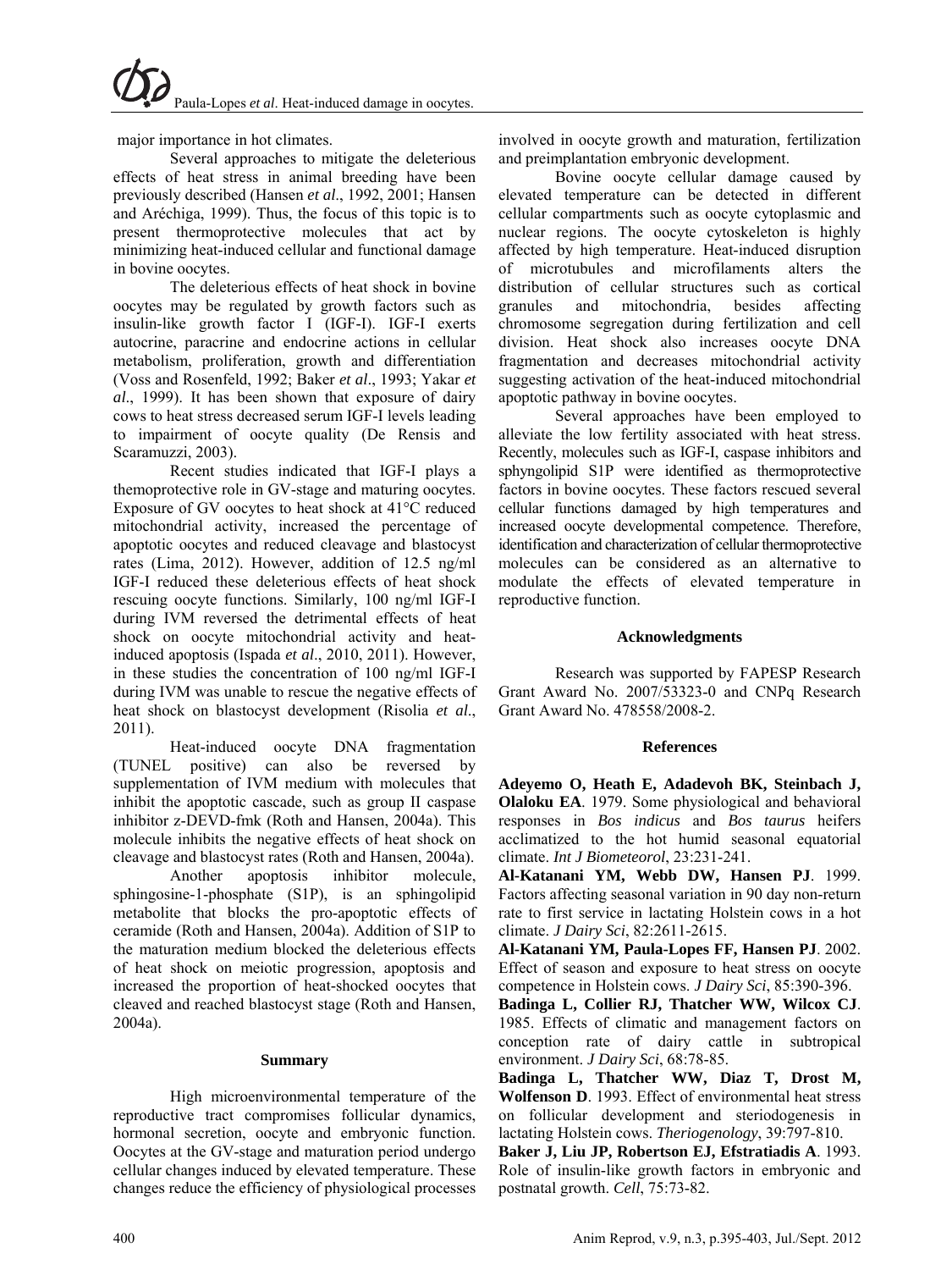**Bennett IL, Finch VA, Holmes CR**. 1985. Time spent in shade and its relationship with physiological factors of thermoregulation in three breeds of cattle. *Appl Anim Behav Sci*, 13:227-236.

**Berman A, Folman Y, Kaim M, Mamen M, Herz Z, Wolfenson D, Arieli A, Graber Y**. 1985. Upper critical temperatures and forced ventilation effects for highyielding dairy cows in a subtropical environment. *J Dairy Sci*, 68:1488-1495.

**Curci A, Bevilacqua A, Mangia F**. 1987. Lack of heatshock response in preovulatory mouse oocytes. *Dev Biol*, 123:154-160.

**De Rensis F, Scaramuzzi RJ**. 2003. Heat stress and seasonal effects on reproduction in the dairy cow - a review. *Theriogenology*, 60:1139-1151.

**Dunlap SE, Vincent CK**. 1971. Influence of postbreeding thermal stress on conception rate in beef cattle. *J Anim Sci*, 32:1216-1218.

**Ealy AD, Drost M, Hansen PJ**. 1993. Developmental changes in embryonic resistence to adverse effects of maternal heat stress in cows. *J Dairy Sci*, 76:2899-2905.

**Edwards JL, Hansen PJ**. 1996. Elevated temperature increases heat shock protein 70 synthesis in bovine twocell embryos and compromises function of maturing oocytes. *Biol Reprod*, 55:340-346.

**Edwards JL, Hansen PJ**. 1997. Differential responses of bovine oocytes and preimplantation embryos to heat shock. Mol Reprod Dev, 46:138-145.

**Edwards JL, Saxton AM, Lawrence JL, Payton RR, Dunlap JR**. 2005. Exposure to a physiologically relevant elevated temperature hastens in vitro maturation in bovine oocytes. *J Dairy Sci*, 88:4326- 4333.

**Ferreira RM, Ayres H, Chiaratti MR, Ferraz ML, Araújo AB, Rodrigues CA, Watanabe YF, Vireque AA, Joaquim DC, Smith LC, Meirelles FV, Baruselli PS**. 2011. The low fertility of repeat-breeder cows during summer heat stress is related to a low oocyte competence to develop into blastocysts. *J Dairy Sci*, 94:2383-2392.

**Gendelman M, Aroyo A, Yavin S, Roth Z**. 2010. Seasonal effects on gene expression, cleavage timing, and developmental competence of bovine preimplantation embryos. *Reproduction*, 140:73-82.

**Gendelman M, Roth Z**. 2012. Seasonal effect on germinal vesicle-stage bovine oocytes is further expressed by alterations in transcript levels in the developing embryos associated with reduced developmental competence. *Biol Reprod*, 86:1-9.

**Hammond AC, Olson TA, Chase Jr CC, Bowers EJ, Randel RD, Murphy CN, Vogt DW, Tewolde A**. 1996. Heat tolerance in two tropically adapted Bos taurus breeds, Senepol and Romosinuano, compared with Brahman, Angus, and Hereford cattle in Florida. *J Anim Sci*, 74:295-303.

**Hammond AC, Chase Jr CC, Bowers EJ, Olson TA, Randel RD**. 1998. Heat tolerance in Tuli-, Senepol-, and Brahman-sired F1 Angus heifers in Florida. *J Anim*  *Sci*, 76:1568-1577.

**Hansen PJ, Thatcher WW, Ealy AD**. 1992. Methods for reducing effects of heat stress on pregnancy. *In*: Van Horn HH, Wilcox CJ (Ed.). *Large Dairy Herd Management*. Champaign, IL: American Dairy Science Association. pp. 116.

**Hansen PJ, Aréchiga CF**. 1999. Strategies for managing reproduction in the heat stressed dairy cow. *J Dairy Sci*, 82:36-50.

**Hansen PJ, Drost M, Rivera RM, Paula-Lopes FF, Al-Katanani YM, Krininger III CE, Chase Jr CC**. 2001. Adverse impact of heat stress on embryo production: causes and strategies for mitigation. *Theriogenology*, 55:91-103.

**Hansen PJ**. 2004. Physiological and cellular adaptations of Zebu cattle to thermal stress. Anim Reprod Sci, 82-83:349-360.

**Ispada J, Lima RS, Risolia PHB, Andrade ES, Assumpção MEOA, Visintin JA, Paula-Lopes FF**. 2010. The role of insulin-like growth factor-I on inhibition of heat-induced apoptosis in bovine oocytes. *Anim Reprod*, 7:333. (abstract).

**Ispada J, Lima RS, Risolia PHB, Assumpcao MEOA, Visintin JA, Paula-Lopes FF**. 2011. Insulinlike growth factor-I exerts a thermoprotective role on mitochondrial function of bovine oocytes exposed to heat shock. *Reprod Fertil Dev*, 24:209. (abstract).

**Ju J, Jiang S, Tseng JK, Parks JE, Yang X**. 2005. Heat shock reduces developmental competence and alters spindle configuration of bovine oocytes. *Theriogenology*, 64:1677-1689.

**Ju JC, Parks JE, Yang X.** 1999. Thermotolerance of IVM-derived bovine oocytes and embryos after shortterm heat shock. *Mol Reprod Dev*, 53:336-340.

**Ju JC, Tseng J-K**. 2004. Nuclear and cytoskeletal alterations of in vitro matured porcine oocytes under hyperthermia. *Mol Reprod Dev*, 68:125-133.

**Kalo D, Roth Z**. 2011. Involvement of the sphingolipid ceramide in heat-shock-induced apoptosis of bovine oocytes. *Reprod Fertil Dev*, 23:876-888.

**Lima RS**. 2012. *O papel do fator de crescimento semelhante à insulina-I sobre os efeitos deletérios do choque térmico em oócitos bovinos no estádio de vesícula germinativa* [in Portuguese]. Botucatu, Brazil: UNESP. Thesis.

**Lussier JG, Matton P, Dufour JJ**. 1974. Growth rates of follicles in the ovary of the cow. *J Reprod Fertil*, 81:301-307.

**Malayer JR, Hansen PJ, Buhi WC**. 1988. Effect of day of oestrus cycle, side of the reproductive tract and heat shock on in-vitro protein secretion by bovine endometrium. *J Reprod Fertil*, 84:567-578.

**Morita Y, Tilly JL**. 1999. Oocyte apoptosis: like sand through an hourglass. *Dev Biol*, 213:1-17.

**Paula-Lopes FF, Hansen PJ**. 2002a. Apoptosis is an adaptative response in bovine preimplantation embryos that facilitates survival after heat shock. *Biochem Biophys Res Commun*, 295:37-42.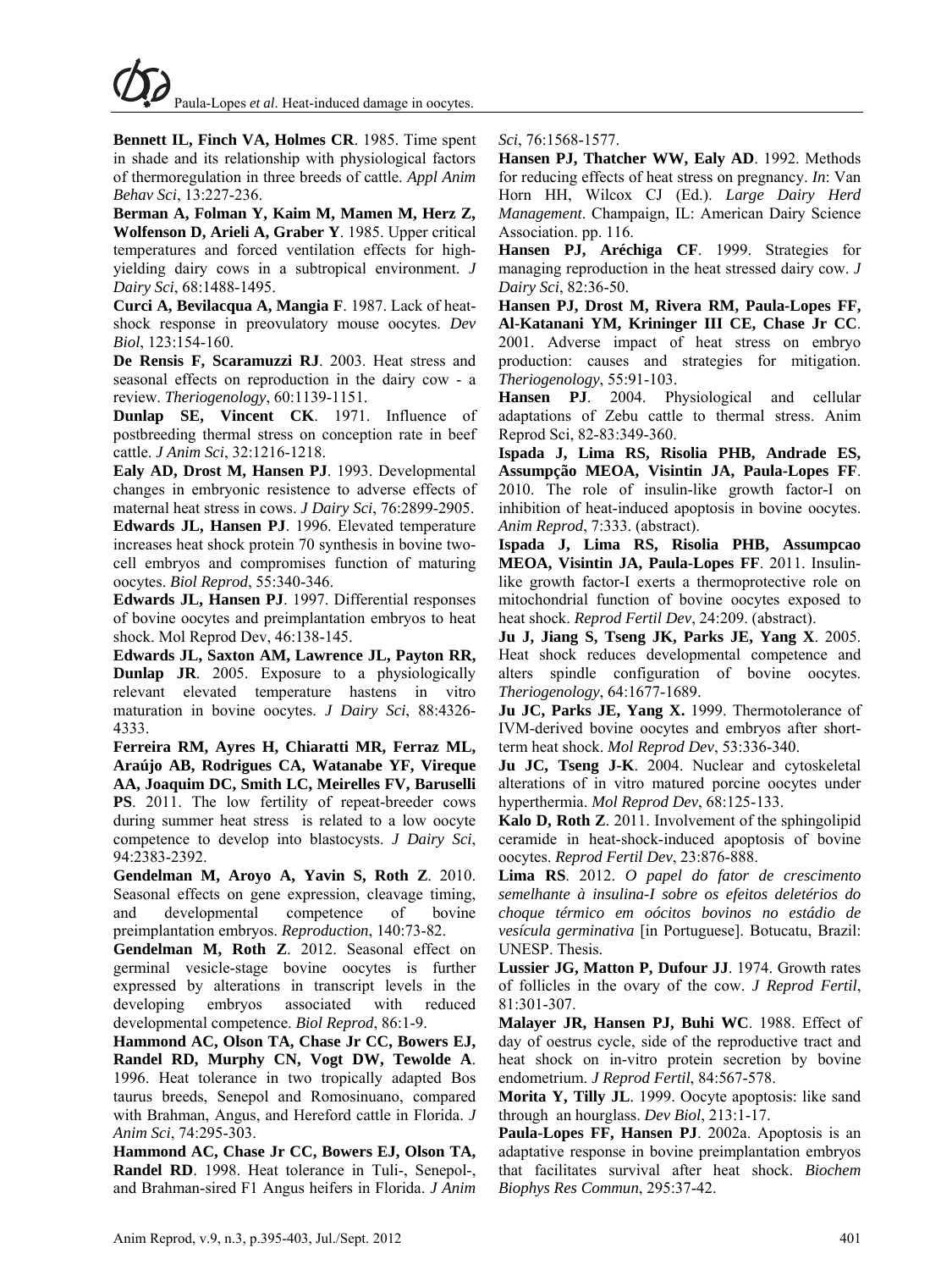Paula-Lopes *et al*. Heat-induced damage in oocytes.

**Paula-Lopes FF, Hansen PJ**. 2002b. Heat shockinduced apoptosis in preimplantation bovine embryos is a developmentally regulated phenomenon. *Biol Reprod*, 66:1169-1177.

**Paula-Lopes FF, Milazzotto M, Assumpcao MEOA, Visintin JA**. 2008. Heat shock-induced damage in bovine oocytes. *Reprod Fertil Dev*, 43:208. (abstract).

**Paula-Lopes FF, Mendes CM, Risolia PHB, Goncalves JSA, Feitosa WB, Assumpcao MEOA, Visintin JA**. 2010. Cumulus cells response to heat shock and insulin-like growth factor-I. *Reprod Fertil Dev*, 22:333. (abstract).

**Payton RR, Romar R, Coy P, Saxton AM, Lawrence JL, Edwards JL**. 2004. Susceptibility of bovine germinal vesicle-stage oocytes from antral follicles to direct effects of heat stress in vitro. *Biol Reprod*, 71:1303-1308.

**Payton RR, Rispoli LA, Saxton AM, Edwards JL**. 2011. Impact of heat stress exposure during meiotic maturation on oocyte, surrounding cumulus cell, and embryo RNA populations. *J Reprod Dev*, 57:481-491.

**Pincus G, Enzmann EV**. 1935. The comparative behavior of mammalian eggs in vivo and in vitro. I. The activation of ovarian eggs. *J Exp Med*, 62:665-675.

**Pires MFA, Ferreira AM, Saturnino HM, Teodoro RL**. 2002. Taxa de gestação em fêmeas da raça Holandesa confinadas em free stall, no verão e inverno. *Arq Bras Med Vet Zootec*, 54:57-63.

**Putney DJ, Mullins S, Thatcher WW, Drost M, Gross TS**. 1989. Embryonic development in superovulated dairy cattle exposed to elevated ambient temperatures between the onset of estrus and insemination. *Anim Reprod Sci*, 19:37-51.

**Risolia PHB, Lima RS, Ispada J, Assumpcao MEOA, Visintin JA, Paula-Lopes FF**. 2011. The role of insulin-like growth factor-I on developmental competence of bovine oocytes exposed to heat shock. *Biol Reprod*, 44:79-79. (abstract).

**Rivera RM, Hansen PJ**. 2001. Development of cultured bovine embryos after exposure to high temperatures in the physiological range. *Reproduction*, 121:107-115.

**Rocha A, Randel RD, Broussard JR, Lim JM, Blair RM, Roussel JD, Godke RA, Hansel W**. 1998. High environmental temperature and humidity decrease oocyte quality in Bos taurus but not in Bos indicus cows. *Theriogenology*, 49:657-665.

**Roman-Ponce H, Thatcher WW, Canton D, Barron DH, Wilcox CJ**. 1978. Thermal stress effects on uterine blood flow in dairy cows. *J Anim Sci*, 46:175-180.

**Roth Z, Meidan R, Braw-Tal R, Wolfenson D**. 2000. Immediate and delayed effects of heat stress on follicular development and its association with plasma FSH and inhibin concentration in cows. *J Reprod Fertil*, 120:83-90.

**Roth Z, Arav A, Boar A, Zeron Y, Wolfenson D**. 2001. Improvement of quality of oocyte collected in the autumn by enhanced removal of impaired follicles from previously heat-stressed cows. *Reproduction*, 122:737- 744.

**Roth Z, Hansen PJ**. 2004a. Involvement of apoptosis in disruption of developmental competence of bovine oocytes by heat shock during maturation. *Biol Reprod*, 71:1898-1906.

**Roth Z, Hansen PJ**. 2004b. Sphingosine 1-phosphate protects bovine oocytes from heat shock during maturation. *Biol Reprod*, 71:2072-2078.

**Roth Z, Hansen PJ**. 2005. Disruption of nuclear maturation and rearrangement of cytoskeletal elements in bovine oocytes exposed to heat shock during maturation. *Reproduction*, 129:235-244.

**Shen PC, Lee JW, Cheng WTK, Su HY, Lee SN, Liu BT, Wang CH, Chen LR, Ju JC**. 2010. Differential thermal sensitivity between the recipient ooplasm and the donor nucleus in Holstein and Taiwan native yellow cattle. *Theriogenology*, 74:1587- 1595.

**Sun QY, Wu GM, Lai L, Park KW, Cabot R, Cheong HT, Day BN, Prather RS, Schatten H**. 2001. Translocation of active mitochondria during pig oocyte maturation, fertilization and early embryo development in vitro. *Reproduction*, 122:155-163.

**Tilly JL**. 2001. Commuting the death sentence: how oocyte strive to survive. *Nature Rev Mol Cell Biol*, 2:838-848.

**Torres-Júnior JR, Pires MF, Sá WF, Ferreira MA, Viana JH, Camargo LS, Ramos AA, Folhadella IM, Polisseni J, Freitas C, Clemente CA, Sá Filho MF, Paula-Lopes FF, Baruselli PS**. 2008. Effect of maternal heat-stress on follicular growth and oocyte competence in *Bos indicus* cattle. *Theriogenology*, 69:155-166.

**Tseng JK, Chen CH, Chou PC, Yeh SP, Ju JC**. 2004. Influences of follicular size on parthenogenetic activation and in vitro heat shock on the cytoskeleton in cattle oocytes. *Reprod Domest Anim*, 39:146-153.

**Voss JW, Rosenfeld MG**. 1992. Anterior pituitary development: short tales from dwarf mice. *Cell*, 70:527- 530.

**Wang J, Sui H, Miao D, Liu N, Zhou P, Ge L, Tan J**. 2009. Effects of heat stress during in vitro maturation on cytoplasmic versus nuclear components of mouse oocytes. *Reproduction*, 137:181-189.

**Wessel GM, Conner SD, Berg L**. 2002. Cortical granule translocation is microfilament mediated and linked to meiotic maturation in the sea urchin oocyte. *Development*, 129:4315-4325.

**Wolfenson D, Bartol FF, Badinga L, Barros CM, Marple DN, Cummings K, Wolfe D, Lucy M C, Spencer TE**, **Thatcher WW**. 1993. Secretion of PGF2a and oxytocin during hyperthermia in cyclic and pregnant heifers. *Theriogenology*, 39:1129-1141.

**Wolfenson D, Thatcher WW, Badinga L, Savio JD, Meidan R, Lew BJ, Braw-Tal R, Berman A**. 1995. Effect of heat stress on follicular development during the estrous cycle in lactating dairy cattle. *Biol Reprod*, 52:1106-1113.